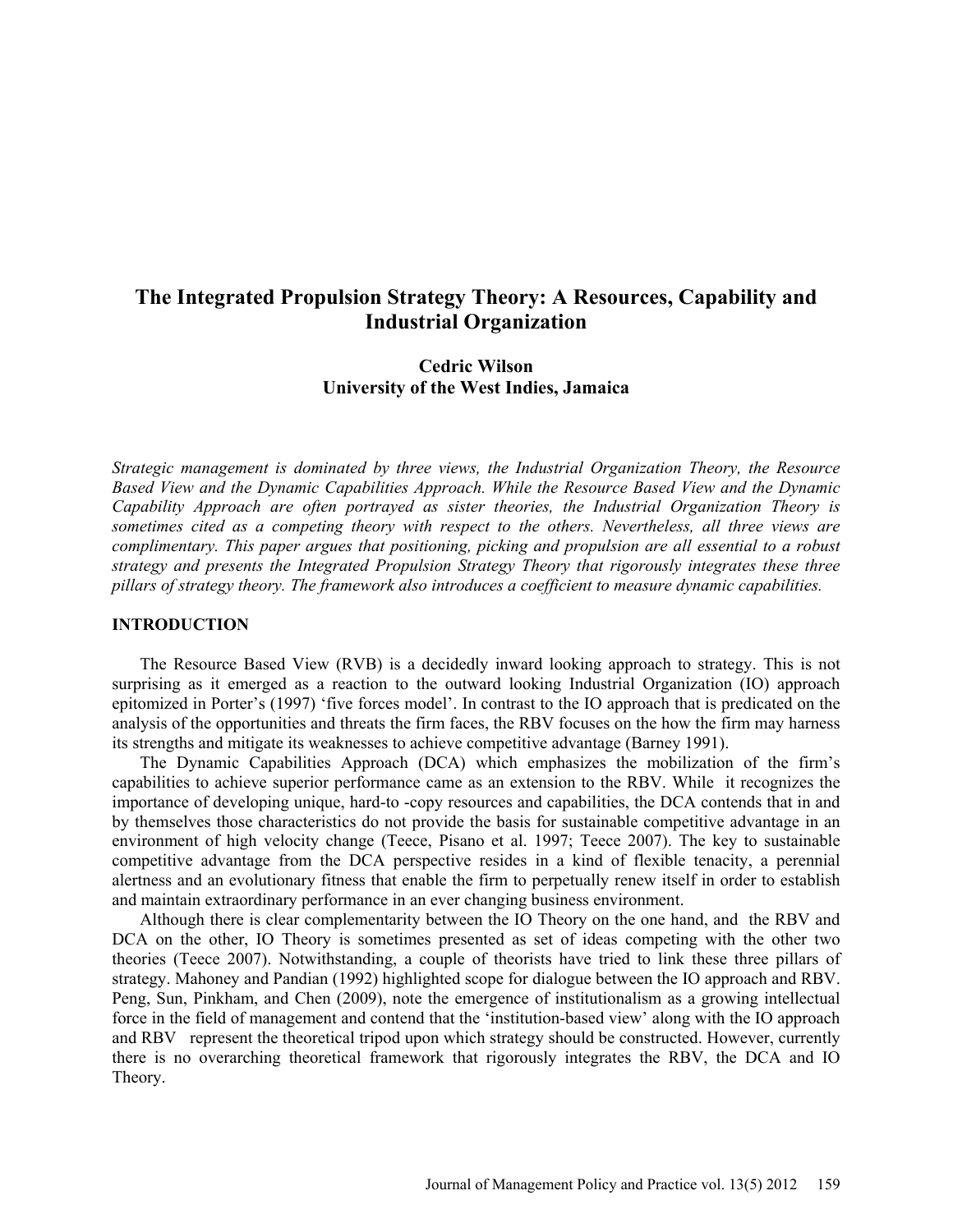It was Wernerfelt who pointed out that "[f]or the firm, resources and products are two sides of the same coin" (Wernerfelt, 1984, p.171) Indeed, this succinctly captures the duality which exists between the outward looking IO theory and the inward looking RBV approach. It also highlights the conceptual futility of trying to isolate the product from the resources that makes the product possible. Another way to think about strategy is to see it as a painting of the landscape. A painting based on perspective has three elements – a foreground, a background and a set of invisible lines that link the background to the foreground. In this respect, IO theory might be considered the foreground, RBV the background and the DCA the unseen force that connects the background to the foreground. A picture of the landscape with any one of these elements missing will lack reality and appeal. In the realms of strategy all three approaches, whether 'intended' or 'emergent', are critical in the fashioning of superior firm performance in an environment of turbulence and shifting equilibria. It might be further argued that the defining feature of IO theory is 'positioning'(Porter 1981; Porter 1996; Porter 1997); for RBV it is resource 'picking' (Barney 2001; Makadok 2001); and for DCA it is 'propulsion'. This paper presents the Integrated Propulsion Strategy Theory that attempts to bring these three strands of strategy together in a consistent and harmonious analytical framework based on these three 'Ps' – positioning, picking and propulsion.

The Integrated Propulsion Strategy Theory is constructed on principles used in economics, notably indifference curve analysis. This paper begins with a literature review. It is followed by the presentation of the theoretical framework for the proposed integration of the three dominant approaches to strategy. This framework also introduces a coefficient designed to measure the manifested dynamic capability of a firm.

# **LITERATURE REVIEW**

## **The Anatomy of the Integrated Propulsion Strategy**

Strategy, within the domain of business, is everywhere and at all times a calculated set of actions or a deliberate orientation on the part of a firm to seek out and to appropriate rent (Mintzberg 1987; Mahoney and Pandian 1992) . The IO approach to strategy emerged out of neoclassical economic theory of the firm. E. S. Mason, one of the early IO theorists, emphasized the influence that various structural factors within the industry have on the performance of the firm. Later Joe Bain provided impetus to the approach by narrowing down the drivers of performance to a few key structural factors (Porter 1981). Schumpeterian repudiation of a static view of the firm and its perspective that the industry is unrelentingly shaped by the evolutionary process of 'creative destruction' has also had an influence on the development of IO theory (Conner 1991). However, much of the contemporary discussion on IO theory swirls around Michael Porter's 'five basic forces' paradigm, arguably because of its deft abstraction of the untidy and complex reality of industry dynamics. Needless to say, Porter's contribution to IO theory was built on the work of his predecessors, particularly Bain's 'structure-conduct-performance' model and the Learned, Christensen, Andrews and Guth framework (Porter 1981; Conner 1991; Teece 2007).

According to Porter the 'five forces' paradigm competition arises from the bargaining power of customers, the negotiating strength of suppliers, the allure of substitute products, the threat of potential new entrants to the market and the rivalry among existing competitors in the industry (Porter 1997). Competitive advantage is therefore dependent on the firm's ability to locate itself in a unique position in the industry that allows it to dilute the competition and amplify its market power. Consequently, IO theory is rooted in the capacity of the firm to sense the opportunities and threats in its external environment and position itself to transcend the ordinary in order to register sustained and superior returns on investment over time. However, the IO approach, particularly as expressed in the Five Forces framework, implicitly conceptualizes the market structure as a reality that is exogenously determined. In this respect, it ignores several essential dimensions of market dynamics that are determined or shaped by endogenous factors such as the role of complementarities, path dependencies and supporting institutions (Teece 2007).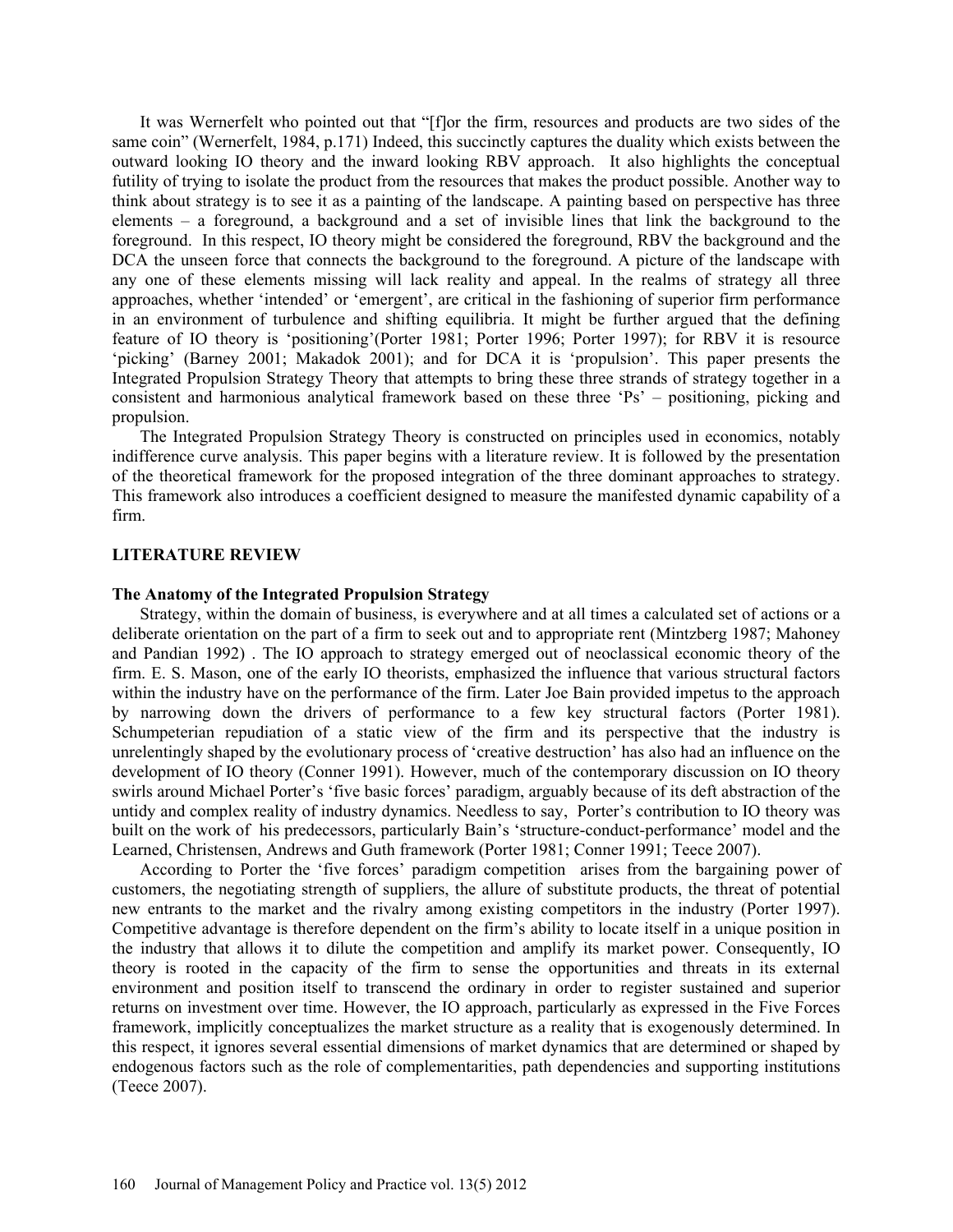In contrast to the IO approach that emphasizes the threats and opportunities in the industry, the RBV stresses that competitive advantage comes from how the firm handles its strengths and weaknesses to achieve resources heterogeneity (Barney 1991; Peteraf 1993; Hoopes, Madsen et al. 2003; Lee 2008).

The RBV is derived from Ricardian Economics which highlighted the importance of 'superior resources' to the attainment of high economic rent (Barney and Arikan 2001). This occurs when the firm is able to acquire resources below the value of their marginal productivity and combine them with the other resources it possesses to earn a superior rate of return (Makadok 2001; Denrell, Fang et al. 2003). Edith Penrose, in the late 1950's, out of a disenchantment with the neo-classical economic approach to the growth of the firm, embarked on a different analytical path which laid the foundation for the emergence of the RBV. While neoclassical economics with its smooth continuous production functions, its wellbehaved demand and supply curves and its marginal mechanism for adjusting output to optimize profit, still remains a useful analytical tool, it cannot adequately explain the nature of how the firm develops. Penrose therefore provided an alternative explanation which stressed the potential that resides in the productive resource bundles controlled by the firm and the critical function that the administrative framework plays in coordinating the firm's productive resources to its benefit (Barney and Arikan 2001).

The RBV essentially channels strategic energy into resources as opposed to the product, gives preeminence to the attributes of value, rareness, inimitability and non-substitutability in the management of resources, and emphasizes the adept manipulation of resources and capabilities within the firm over opportunistic positioning within the industry (Wernerfelt 1984; Barney 1991). It is therefore evident that the central thesis of the RBV is the picking of resources that confers heterogeneity to the firm.

While there has been general agreement among academics and practitioners in the field that the RBV is essential to competitive advantage, questions have been raised as to its capacity to sustain and support competitive pre-eminence in the context of globalization, rapid technological change and sporadic market upheavals (Teece, et.al, 1997; Lee, 2008). In fact, there is compelling evidence that suggests that the process of 'creative destruction' is accelerating and the lifespan of even the most successful firms is progressively becoming shorter (Beinhocker 2007). It is against this backdrop that the DCA was proposed.

The DCA is rooted in the Schumpeterian perspective of the business environment and is constructed on the premise that it is the adroit deployment the firm's resources and capabilities that provides the source of sustained success. It highlights the critical importance of competencies that transcend technical capabilities and infuse the firm with nimbleness, innovativeness and evolutionary fitness for it to thrive. In this respect, the DCA is often viewed as an extension of the RBV (Teece 2007).

Indeed, all three strategic outlooks are valid. Furthermore, in the context of a turbulent, ever changing business environment it is unlikely to achieve resilience and robustness through the myopic engagement of single approach. A classic example of the ephemeral nature of business success and the perpetual need for firms remain on the very frontier strategy is the crisis Nokia faced at the end of the first decade of the twenty-first century.

Early in 2011, the CEO of the Nokia, Stephen Elop, announced that the Finnish mobile phone manufacturing company was faced with a serious crisis. Nokia's profits had plummeted to an unthinkable level. But what could have caused such a dramatic change in fortune for an organization that only recently was the world's most profitable mobile phone company? One person might say it no longer occupies a unique position in the market. Another person might say it lacks heterogeneous resources. Still another person might suggest that it is bereft of the dynamic capability to address the upheavals taking place in the industry.

Prior to becoming a global mobile manufacturing company, Nokia produced paper, rubber products and electrical cables. With the advent of mobile phones based on first generation technology, Nokia had the dynamic capability to propel itself to a position of competitive advantage. First generation phones were based simply on talk and text which did not require technological sophistication. Nokia's competitive advantage came from its ability to make cheap and robust handsets by virtue of its manufacturing roots.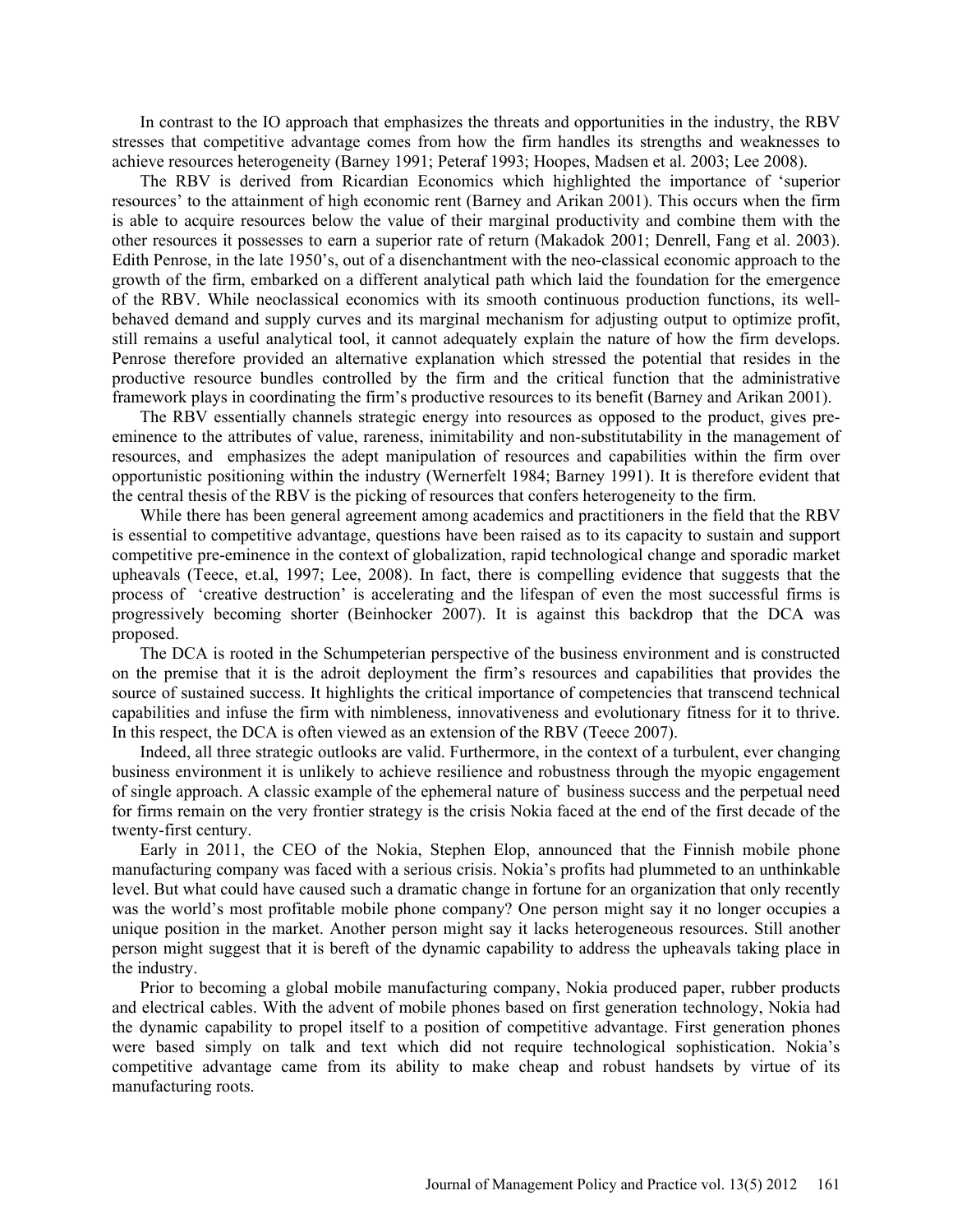

A number of things have brought about turbulence and intense competition in the market. First, the Taiwanese company, MediaTex, has been able to produce mobile phones cheaply based on inexpensive chips. These phones have been eating into Nokia's market share in developing countries. In addition, Huawei, a Chinese company, has been expanding into the telecom market in Asia. Nokia therefore faces unprecedented rivalry at the low end of the market.

Second, with the advent of smartphones, driven by powerful microprocessors, the whole telecommunication landscape is changing at the top end of the market. Customers are not merely interested in mobile phones they want handheld computers. The 'Android' based on Google's operating system, and more importantly, the iPhone manufactured by Apple sent shockwaves through the market. Apple with a global market share of only 4% accounted for more than 50% of the profit in the industry in mid 2011.

The challenge that Nokia and Stephen Elop faced in 2011, was how to build the operating capabilities to develop the software and provide the data service required at the top end of the market where most of the industry value exists. The integrated approach contends that to regain competitive advantage Nokia would have to confront the imperative of the 3P's; (1) *Positioning* – relocating itself in new space in the industry; (2) *Picking* – putting together a bundle of heterogeneous resources and operational capabilities that supports its external positioning; and (3) *Propulsion* – developing and launching the dynamic capabilities required to unite heterogeneous resources with unique position to achieve a competitive advantage (see FIGURE 1).

## **The Body and Soul of Strategy**

The distinction between resources and capabilities in Strategic Management literature is sometimes hazy. Barney for instance, following R. Daft's cue makes no clear distinction between the two: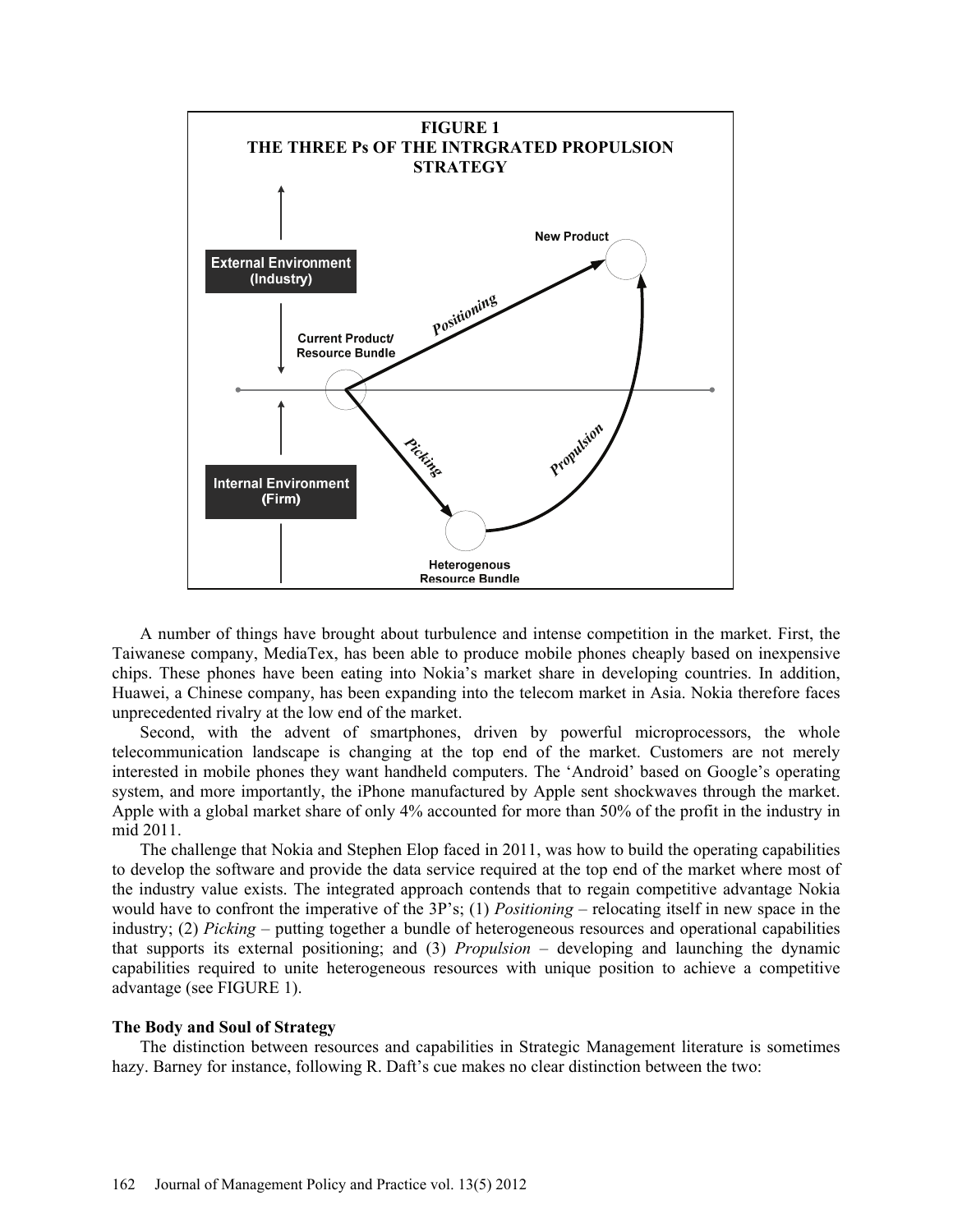"*firm resources* include all assets, capabilities, organizational processes, firm attributes, knowledge, etc. controlled by the firm that enable the firm to conceive of, and implement strategies to improve its efficiency and effectiveness" (Barney,1991, p.101).

Teece et al (1997) took the definition of resources to the other extreme by narrowing it down to firmspecific assets that are hard to copy or replicate. The description offered by Amit and Schoemaker (1993) posits that resources are inputs owned by, or are under the control of, the firm which transforms them through the production process into products. Resources are 'observable' and can be 'valued and traded'. Although observable they include, but are not confined to tangible factors. Consequently, resources may also include intangible assets (Makadok 2001; Helfat and Peteraf 2003; Hoopes, Madsen et al. 2003). This definition is more consistent with the neoclassical economic notion of resources and is less restrictive than the one presented by Teece and his colleagues. It is therefore considered, for the purpose of this paper, to have more analytical value.

In contrast to resources, capabilities are intangible and non-observable; they are resistant to monetary valuation and cannot be traded except in their entirety (Hoopes, Madsen et al. 2003). This is to say that if a firm wants to get the exact capabilities that resides in a unit of a competing company they cannot be replicated simply by hiring a couple of the workers. It would require the acquisition of the entire unit. Organizational capability is the ability to coordinate the tasks performed by the firm and exploitation of the available resources to achieve a well defined output or outcome (Helfat and Peteraf, 2003). In this regard, organizational capabilities are 'firm specific', 'socially complex' attributes which 'reside within corporate culture and network of employees'(Amit and Schoemaker 1993; Collis 1994) . As such, organizational capabilities are built rather than bought (Makadok 2001).

The firm does not exist except for resources, and even if resources are present it cannot produce without organizational capabilities. Resources are observable and substantial inputs. Capabilities tend to be nebulous and harder to pin down. Metaphorically speaking resources are the body and capabilities are the soul of strategy.

### **Restrict Flights, Propulsion and Better Engines**

The unfolding discussion on organizational capabilities points to the existence of three types of organizational capability; (1) operational (or zero level) capabilities, (2) first level dynamic capabilities and (3) higher level dynamic capabilities (Collis 1994; Winter 2003; Teece 2007; Helfat and Winter 2011).

Operational capabilities are those competences that allow the firm to reliable and satisfactorily produce its products. These are really ordinary capabilities that enable the firm to make a living in the present (Winter, 2003).

First level dynamic capabilities refer to the set of competences that allows the firm to shift from one set of operational capabilities to another in order to achieve or maintain superior performance (Collis 1994). This requires the capacity to innovate, integrate and transform resources in order to address changes in the external environment. These competences are required for propulsion. Teece (2007) also suggests that dynamic capabilities are not only shaped by the external environment, but they also to shape the business ecosystem and are required for achieving superior performance.

Higher level dynamic capabilities are the set of metaphysical competencies which are more sophisticated than first level capabilities. These are complex competencies that provide the basis for continual renewal. To use the analogy of an airplane; operational capabilities could be considered similar to the internal systems that permit an aircraft that to fly within a restricted zone, like other aircraft in its classification. First level dynamic capabilities, on the other hand, allow propulsion beyond the restricted zone of the initial operational capabilities into a zone beyond the range of comparable aircraft. However, given the dynamics of the market over time the competition tends to catch up and the operational capabilities achieved through propulsion eventually becomes congested and restricted.

Higher level capabilities are the competences that allow for the creation of newer more sophisticated engines which will lead to greater propulsion. This is the only set of competences that will continually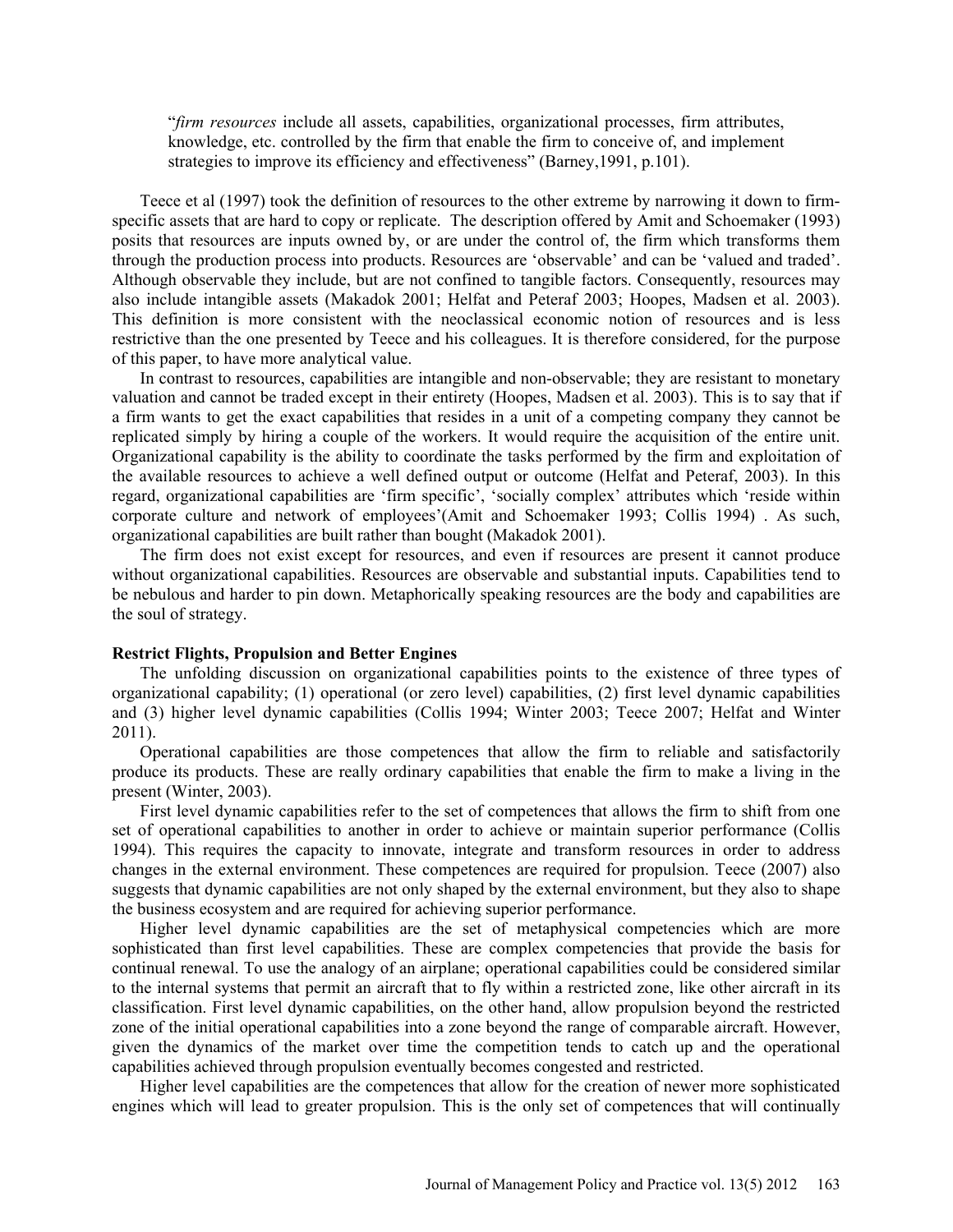provide the mechanisms for repeated propulsion and sustained competitive advantage. Leonard-Barton (1992) points to the danger of core competencies becoming core rigidities which present an obstacle to innovation. By dint of the fact that first level dynamic capabilities involve some degree of patterned behavior and advanced routines they are vulnerable to fossilization (Barkema, Baum et al. 2002). The hardening of first-level capabilities robs the firm of the competences necessary to adapt, innovate and channel the resources it possesses in a way that ensures advantageous industry alignment and superior performance. Higher level dynamic capabilities are the competences that replace fossilized components within first-level capabilities mechanism with newer, more flexible, more powerful parts allowing the firm to transcend the gravitational pull of failure and mediocrity. As shown in FIGURE 2, higher level capabilities renew first-level capabilities, which in turn renew operational capabilities.



# **THEORETICAL FRAMEWORK**

## **Resource-Capability Bundle**

Neoclassical economics posits that the firm's output is constrained by cost and there is a trade-off between capital and labour in the production process (Arrow et al 1961). However, from the point of view of strategy the neoclassical analysis defines the firm's resources much too narrowly and is predicated on a mechanistic approach to the determination of output that reduces its explanatory power in relation to growth. It may be argued that growth in the firm tends to be organic and the trade-off between resources is better conceived in broader terms. Consequently, the trade-off in the framework presented below is considered to exist between capital resources and operational resources.

Capital refers to long term investments in are firm that is used up in the production process over a number of years. As such it includes items such as plant, tools, and machinery, which are often referred to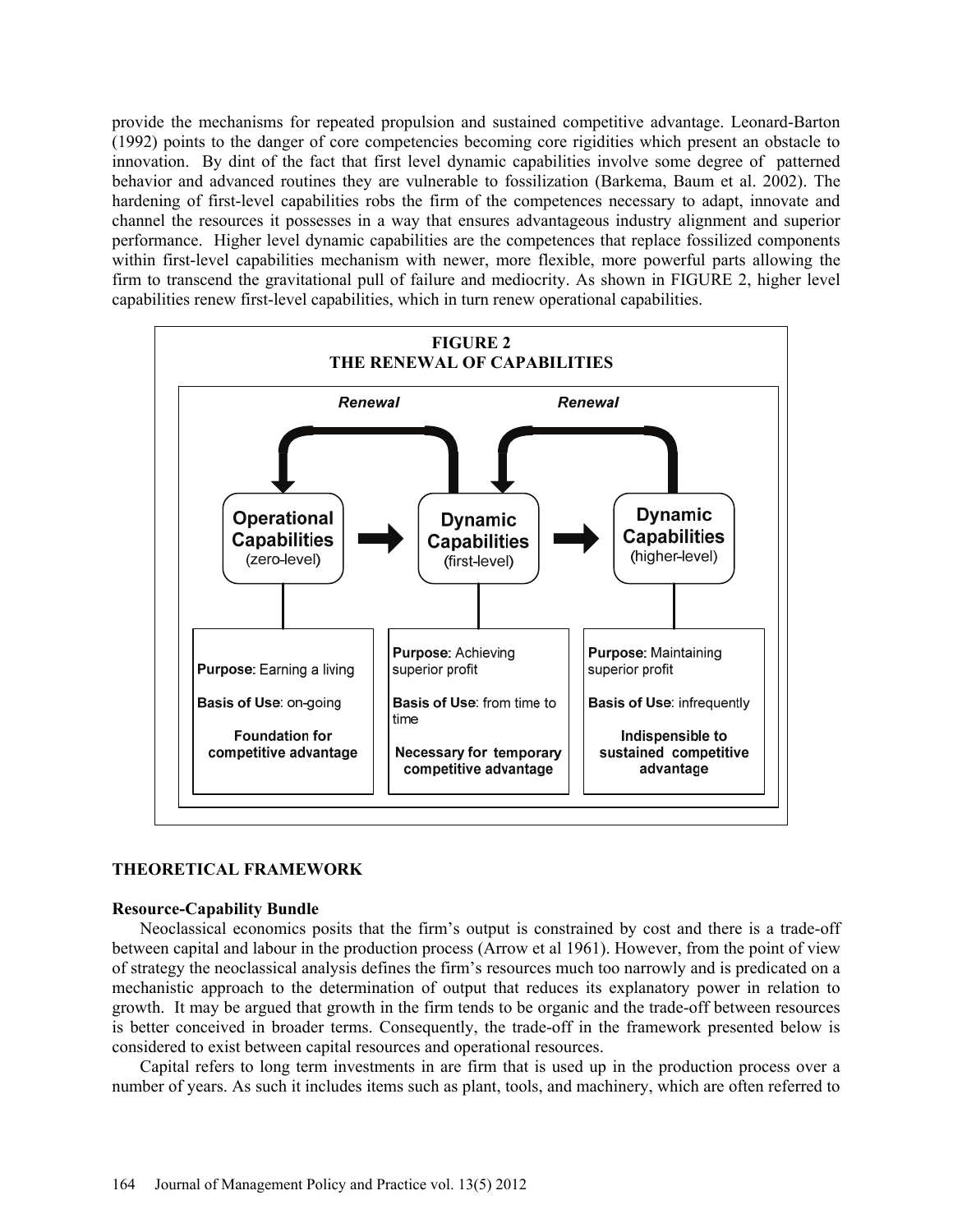as physical capital. In addition, it includes organizational capital, which consists of the long term structures and systems in the firm that facilitate planning, controlling and coordination.

Operational resources are short term inputs that allow the firm to execute its day to day functions. These resources are not difficult to replace. Operation resources include inputs such labor, raw material, maintenance services and outsourced services.

Capability arises from the need to combine the firm's capital and operational resources. Depending on the firm's expenditure any given combination of these two types of resources yields a resource-capability bundle that produces the firm's output.

The analytical approach used in this framework is similar to the one employed in neoclassical economics in relation to indifference curve analysis and production theory analysis. As shown in FIGURE 3, a firm with cost **HI** could chose to produce a set of products based on resource-capability bundle **A** (with resource  $\mathbf{r}_1$  and  $\mathbf{k}_1$ ) or another set of products derived from resource-capability bundle **B** (with resource  $r_2$  and  $k_2$ ). As such, capital resources and operational resources are substitutable. However, some minimum threshold of capital and operational resources would be required to make production possible.



#### **Profitability Functions**

The firm's profitability is a function of its operational and capital resources embodied in the product it produces. The profit the firm makes comes from the juxtaposition of the revenues earned from the product its sells against the cost of its resource-capability bundle. It is therefore the interaction between the firm's resource capability bundle and the forces within the industry that determines its profitability. The firm's profitability (F), shown in FIGURE 3, is a function of variables described in Porter's 'fiveforce model': customer preferences, suppliers' decisions, substitute products, potential new entrants and existing competitors. In addition, it includes complementary products, the action of cooperators, and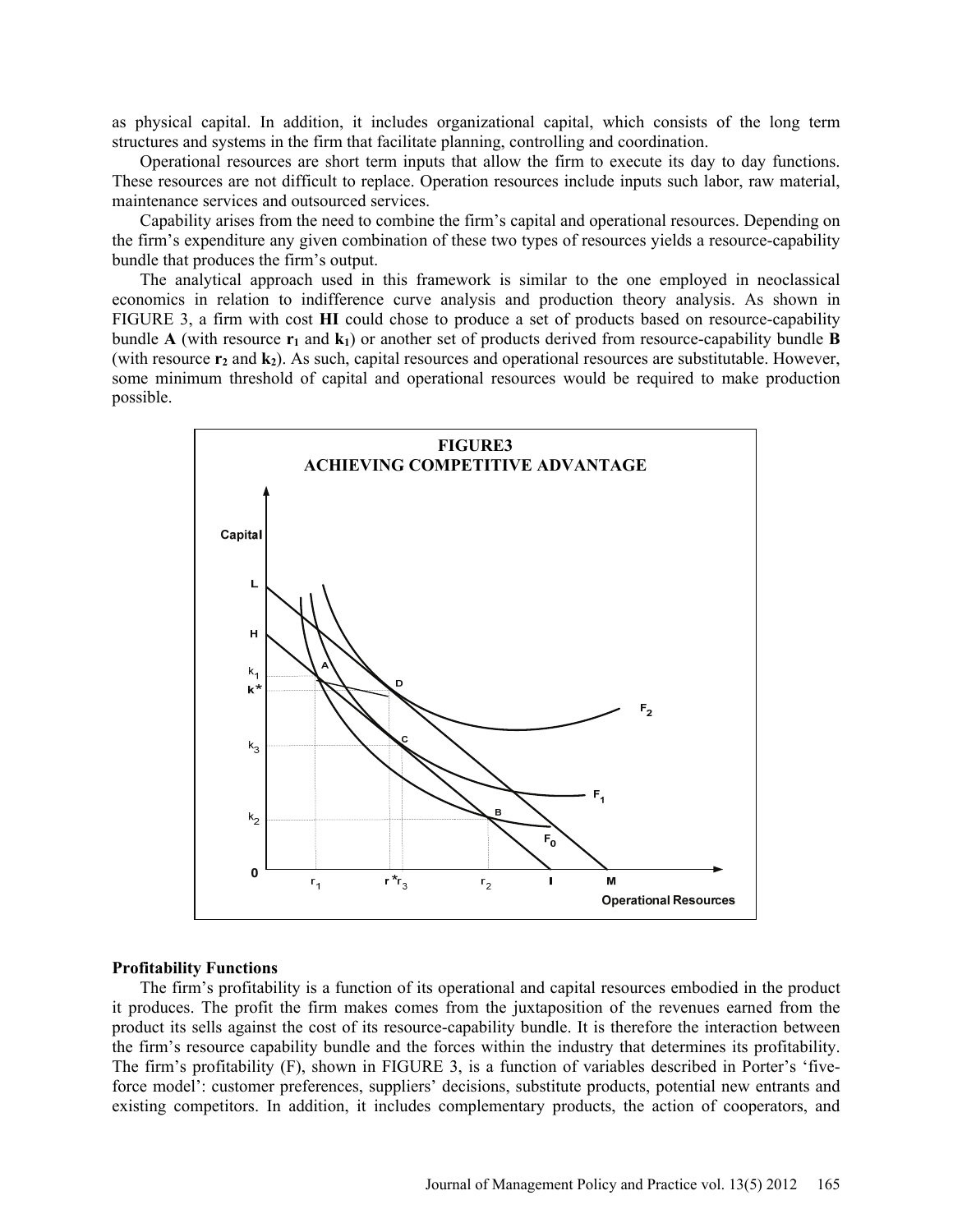institutional factors. While the market responds to learning and innovation (Teece 2007) the influence of these elements is captured in the variables identified above that determine profitability. For example innovation might expand customer preference for a product, or learning on the part of a competitor could increase competition.

The firm occupies a resource–capability space in which there is an infinite series of profit curves  $(F_0,$  $F_1, F_2, \ldots$ ) with higher curves showing greater profit (see FIGURE 3). Like indifference curves, profit curves are convex to the origin and cannot intersect. Despite the name, a profit curve might be negative (show a loss) or positive (show a profit). The shape of the profit curves and their positions are determined by the forces at work in the industry. The profitability attained by the firm depends on the interaction between the firm's resource-capability bundle and the market, as depicted by the point at which its resource bundle touches the profitability curve. A firm can achieve the same profit level (as is the case for **A** and **B**) with different resource-capability bundles although its overall cost is same.

## **Competitive Advantage**

In FIGURE 3 it is assumed that initially the firm is producing its products using resource-capability bundle **A**. The position of resource-capability bundle **A** in relation to the profit curve,  $\mathbf{F}_0$ , indicates the level of profit the firm enjoys. It should be pointed out that unless a firm commands superior levels of profitability it does not have a competitive advantage. Therefore, assuming  $\mathbf{F}_0$  does not give the firm a competitive advantage but  $\mathbf{F}_1$  and all higher profit curves do, then the firm would have to transition its resource-capability bundle from **A** (or **B** for that matter) to a higher profit curve to achieve a competitive advantage. To achieve competitive advantage the firm could do one out of two things. First, it could maintain the same level of cost  $(HI)$  by trading off some of its capital resources (i.e. moving from  $k_1$  to  $k_3$ ) for more operational resources (i.e. moving from  $r_1$  to  $r_3$ ), thus transitioning resource-capability bundle  $C$ . Consequently, the firm would move to a higher level of profitability,  $F_1$ . In trading off capital resources for operational resources the firm could get rid of a factory that produces a component of its product and outsource that particular service. This kind of improvement in profitability which allows firm remained on the same cost line **HI** in moving from **A** to **C** may be the result of strategic tinkering, which Winter (2003) refers to 'ad hoc problem solving'.

Alternatively, the firm could achieve a higher level of competitive advantage by increasing its overall investment by moving to a new cost line **LM**. This allows the firm to move from operationalcapability bundle **A** to **D**. The process of propelling the firm from one level of investment to another to profit curve, **F2**, would require greater dynamic capabilities. In moving from resource-capability bundle **A** to **D**, the firm would reduce its investment in capital from  $k_1$  to  $k^*$  and simultaneously increase its use of operational resources from  $\mathbf{r}_1$  to  $\mathbf{r}^*$ . The new product or processes resulting from the firm's action would yields superior profit and is likely to be higher than the outcome from 'ad hoc problem solving'.

## **Measuring Dynamic Capability**

Inherent in the concept of dynamic capabilities are two essential dimensions. First, it has a vector dimension that is manifested in the movement from one operational capability to another (i.e. the line **AD** in FIGURE 3). This dimension which reflects the firm's transition from operational-capability bundle **A** to **D** is measured by what will be referred to as the *Dynamic Propulsion Coefficient* (**DPC**). Second, dynamic capabilities should reflect how the action of the firm impacts relative profit. This dimension is critical since ultimately dynamic capability is not an end in itself, but it is harnessed to acquire, maintain or improve profitability. As such, this dimension is simply called the *Relative Profitability Factor* (**RPF**). Therefore, of necessity, a proper measure of dynamic capability must consider both propulsion and relative profitability.

In FIGURE 3 the movement from operational capability **A** to **D** is the resultant effect of a change in operational (horizontal) resources and capital (vertical) resources. As shown in FIGURE 4 the **DPC** is the hypotenuse which is defined here as the square root of the sum of the percentage change squared of operational and capital resources (expressed as costs).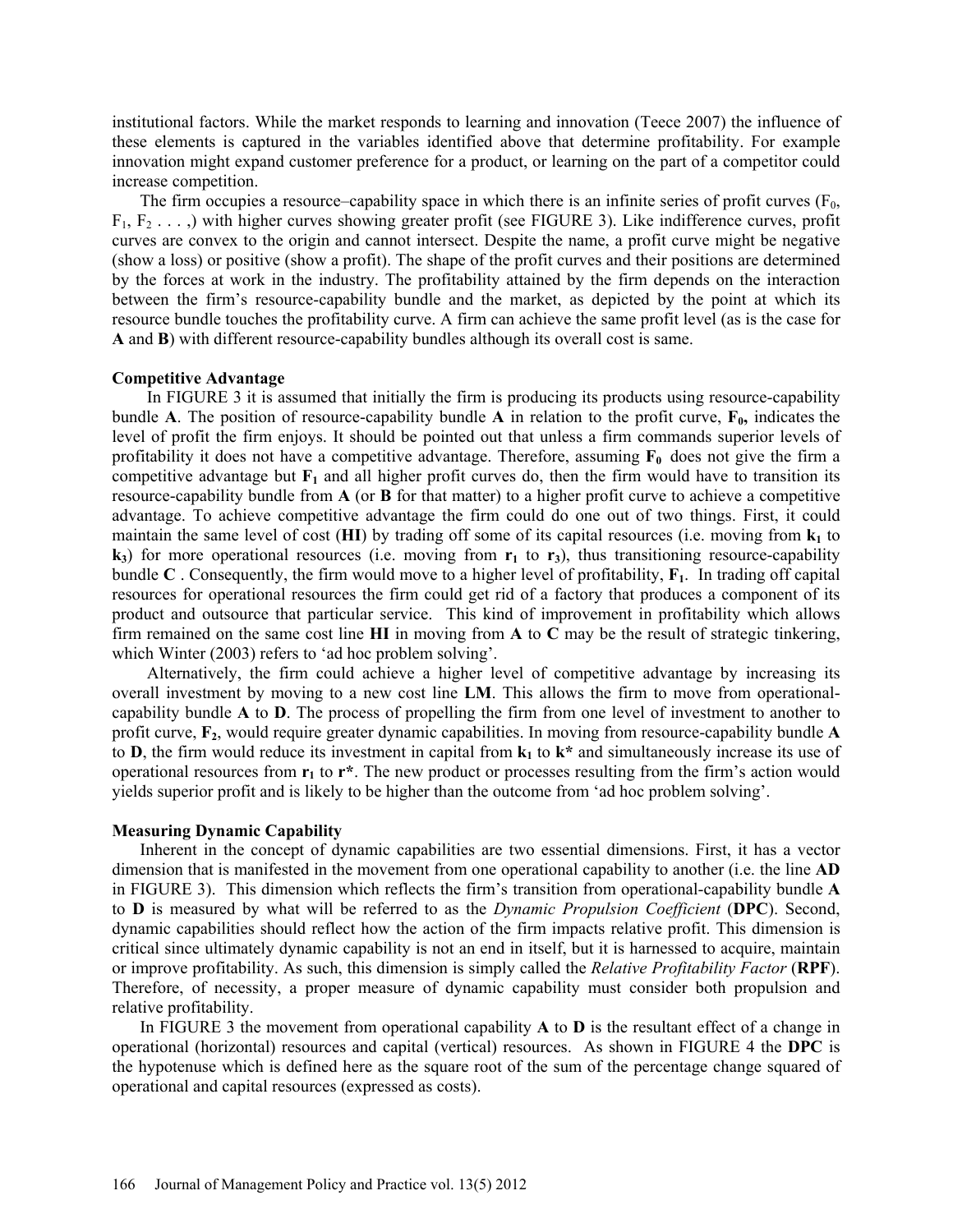

The *Relative Profitability Factor* may be expressed as;  $RPF = \Delta \pi$ 

where,  $\Delta \pi$  is the change in profit expressed as the rate of return on investment (i.e.  $\Delta \pi = F_2 - F_0$ )

It is therefore proposed that the *Dynamic Capability Coefficient* (**DCC**) is the product of the **DPC** and the **RPF** (see FIGURE 5).



By virtue of this construct, if **DCC** is zero, provided that the firm has changed its level of investment, then the firm is only able to maintain its competitive position. In other words, the firm has propelled itself from one resource-capability bundle to a next only to remain in the same place. This is sometimes referred to as the 'red queen effect' (Barkema, Baum et al. 2002; Beinhocker 2007; Teece 2007). If the **DCC** is positive then the firm has improved its competitive position. However, if the **DCC** is negative then the firm has failed in its effort to maintain or improve on its competitive position in the industry.

There is a time component to the **DCC**, however, because depending on the capital intensive nature of the firm and the nature of its operation the measure of long run may vary. To apply the **DCC**  empirically it therefore will require an industry specific time definition by the researcher.

The dynamic capability demonstrated by a firm indicates what it has achieved in the past and might not necessarily be a good indication of what is capable of doing in the future. The **DCC** is a useful strategic tool in assessing a firm. However, it is limited in the sense that it only measures first level dynamic capabilities. It cannot capture higher level capabilities which are indispensible to sustained competitive advantage. Nevertheless, there is room for research aimed at determining whether firms exhibit different propulsion coefficients at various stages of the growth cycle. There is also scope for research into the association between propulsion and the firm's longevity based on the measure proposed in this paper.

## **DISCUSSION**

#### **Excessive Cost and Resource Irrelevance**

Implicit in the Integrated Propulsion Strategy framework are a short run and a long run assumption. First, there is the short run assumption that a resource-capability bundle may be valuable, rare, inimitable and non-substitutable but it only gives the firm a temporary competitive advantage. Barney (1991 and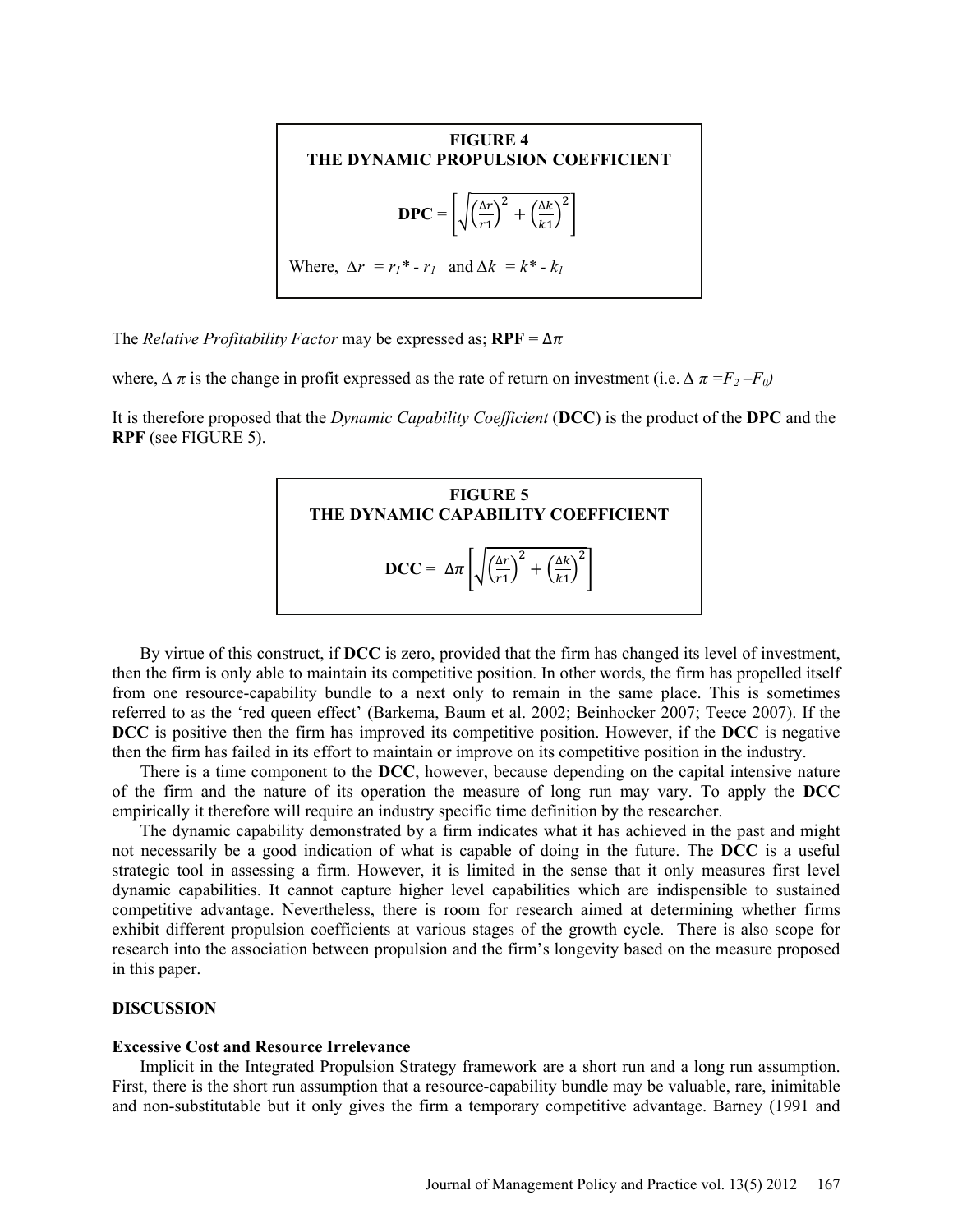1999) points out that heterogeneous resources and capabilities may be difficult or even impossible to replicate perfectly because of the factors of historical uniqueness, path dependency, causal ambiguity and social complexity. However, Barney and others concede that, if not substituted, idiosyncratic resources might be overcome through the acquisition of the firm by a competitor (Markides 1990; Collis and Montgomery 1995; Barney 1999).

Second, there is the long run assumption that all resources and capabilities can be imitated, substituted or acquired but a firm may opt not to do so because of excessive cost or resource irrelevance*.* A particular set of resources and capabilities becomes excessively costly when the investment expenditure involved in their acquisition is so high that it is not consistent with the goal of competitive advantage. Acquisition cost often involves not only the actual price tag on the firm but there may be indirect cost associated with factors such as 'excess baggage' or the purchasing resources not directly relevant to the firm, 'difficulties in leveraging acquired capabilities' and moral hazards that results in the lowering of the value of the resource after the acquisition.

In thinking about excessive costs consider the attempt by Microsoft, the world largest software company, to takeover of Yahoo in 2009. This acquisition thrust was born out of a recognition of the weaknesses in its internet search services. The takeover of Yahoo's superior search operations and enormously profitable internet advertising business would enable it to compete more effectively with Google, the world leading online search company. While Yahoo entertained the possibility of a takeover, and saw its share price soar during the negotiations, it rejected Microsoft's final offer of US\$47.5 billion. Yahoo's decision was made on the grounds that the offer was below the value they assigned to the company, only to see their share price tumble after this revelation. It is likely that that the deal would have gone through if Microsoft's offer was higher, say 10% more. However, paying more than US\$47.5 billion would evidently have militated against Microsoft's goal of competitive advantage in search services because of the excessive cost involved. In the end Microsoft opted for a strategic alliance with Yahoo which left the resources and capabilities Microsoft wanted to develop outside of its boundary.

Another factor that might prevent one firm from imitating or acquiring an idiosyncratic resourcecapability bundle is the notion of resource irrelevance. This refers to the fact that time might render a particular resource of little or no value after it is acquired in a turbulent, high velocity environment.

To illustrate the concept of resource irrelevance let us imagine the case of Book-A-Million, Inc. (BAM) the third largest book store chain in the USA, deciding in the early 1990s to imitate the scope of Barnes and Noble (the No.1 book retail chain) by acquiring Walden Bookstores a smaller chain owned by the Borders Group. Let us say the acquisition was achieved and BAM considered the deal a success, then the victory would be transient. With the explosion of dotcom companies and the advent of Amazon, high volume book sales shifted from block and mortar stores to internet firms. As such, the competitive advantage BAM intended to achieve through a block and mortar network would not have been realized because of the phenomenon of resource irrelevance.

#### **Static and Dynamic Capabilities**

A firm must have static capability to exist in the short run. However, it takes dynamic capability to achieve long run competitive advantage. Static capability or organizational capability is simply the ability of the firm to reliably put together a resource bundle that will generate revenues. If the business environment is stable, assuming that the firm has already attained a competitive advantage, static capability is all that is necessary to maintain the same position in the market (see FIGURE 6A). However, if the industry is shaken by industry change arising from Porter's five forces as well as other factors such as modifications to the institutional framework or changes in complementary products, then the profitability curves will shift (see FIGURE 6B) causing the firm to lose its competitive advantage. It is in this context, that the integrated approach involving industry positioning, resource picking and strategic propulsion is advantageous. The integrated approach provides the firm with the perspective and balance needed to maintain a competitive advantage through the adept reconfiguration of its resources and capabilities in a way that enables move to a superior resource-capability bundle (i.e. from **C** to **E**). When this is achieved the firm is so positioned that resources are in harmony with the company's product, and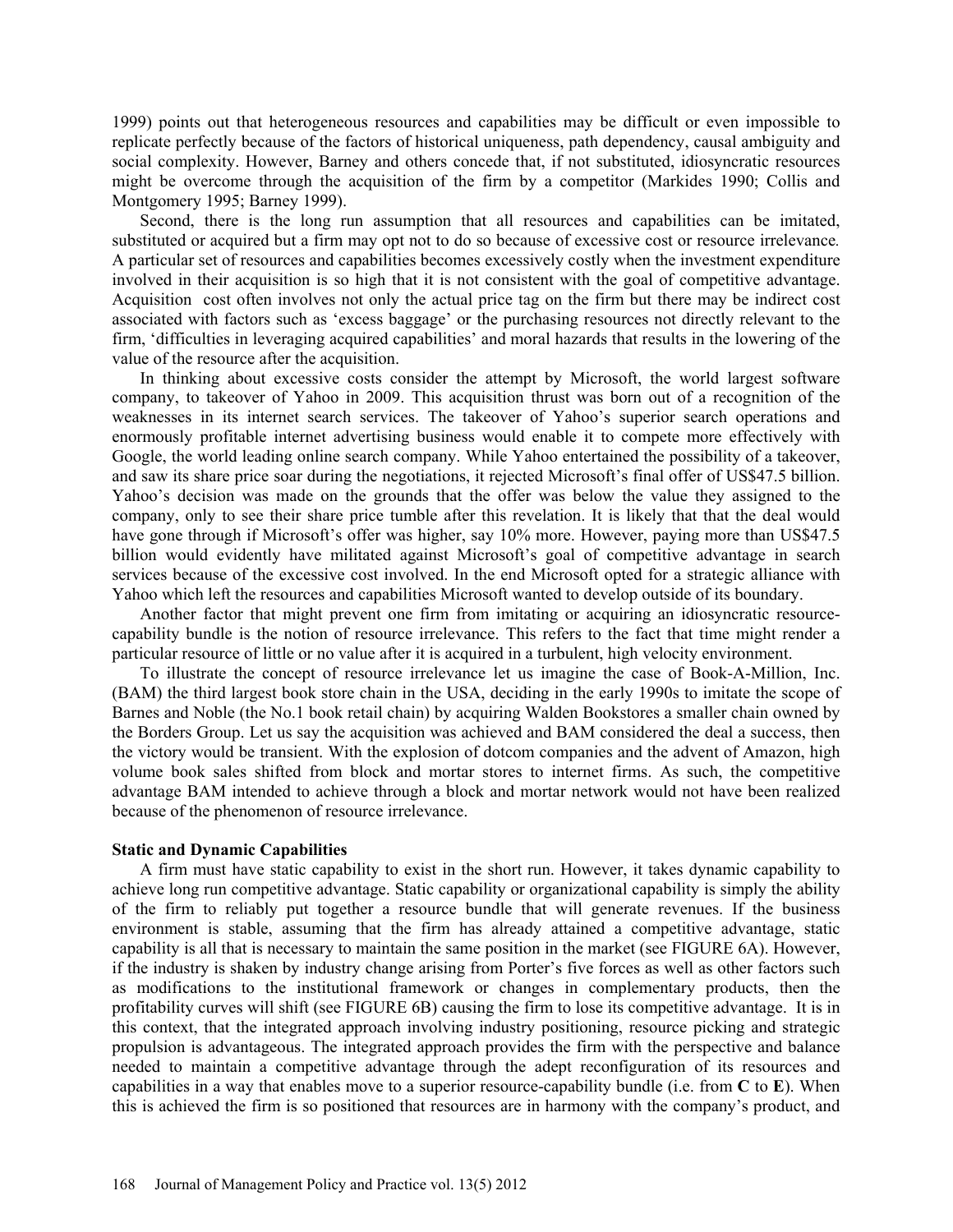fleeting though it may be, the firm will enjoy extraordinary profits until again the industry is shaken by change. It is in this regard strategy at its best requires vigilance, perspicacity and agility.



# **CONCLUSION**

All successful strategies whether knowingly or unknowingly involve the IO approach, RBV and DCA. When there is a shift in the industry it requires the IO approach to analyze the situation and determine where the firm is and where it should be (industry positioning). It takes RBV to decide on the resources and operational capabilities required to take it to the new position (resource picking), and in the end, it takes the DCA to move the firm's resource bundle to the new position (strategic propulsion). It therefore may be argued that it is only when all of these elements are consciously taken into account in the fashioning of strategy that the firm can be made robust and dynamic enough to properly address a perpetually shifting business landscape.

#### **REFERENCES**

Amit, R. and P. J. H. Schoemaker (1993). "Strategic Assets and Organizational Rent." *Strategic Management Journal* 14(1): 33-46.

Arrow, K. J., H. B. Chenery, et al. (1961). "Capital-Labor Substitution and Economic Efficiency." *The Review of Economics and Statistics,* 43 (3): 225-250.

Barkema, H. G., J. A. C. Baum, et al. (2002). "Management Challenges in a New Time." *Academy of Management Journal* 45(5): 916-930.

Barney, J. (1991). "Firm Resources and Sustained Competitive Advantage." *Journal of Management*  17(1): 99-120.

Barney, J. (1999). "How a Firm's Capabilities Affect Boundary Decisions." *Sloan Management Review*  40(3): 137-145.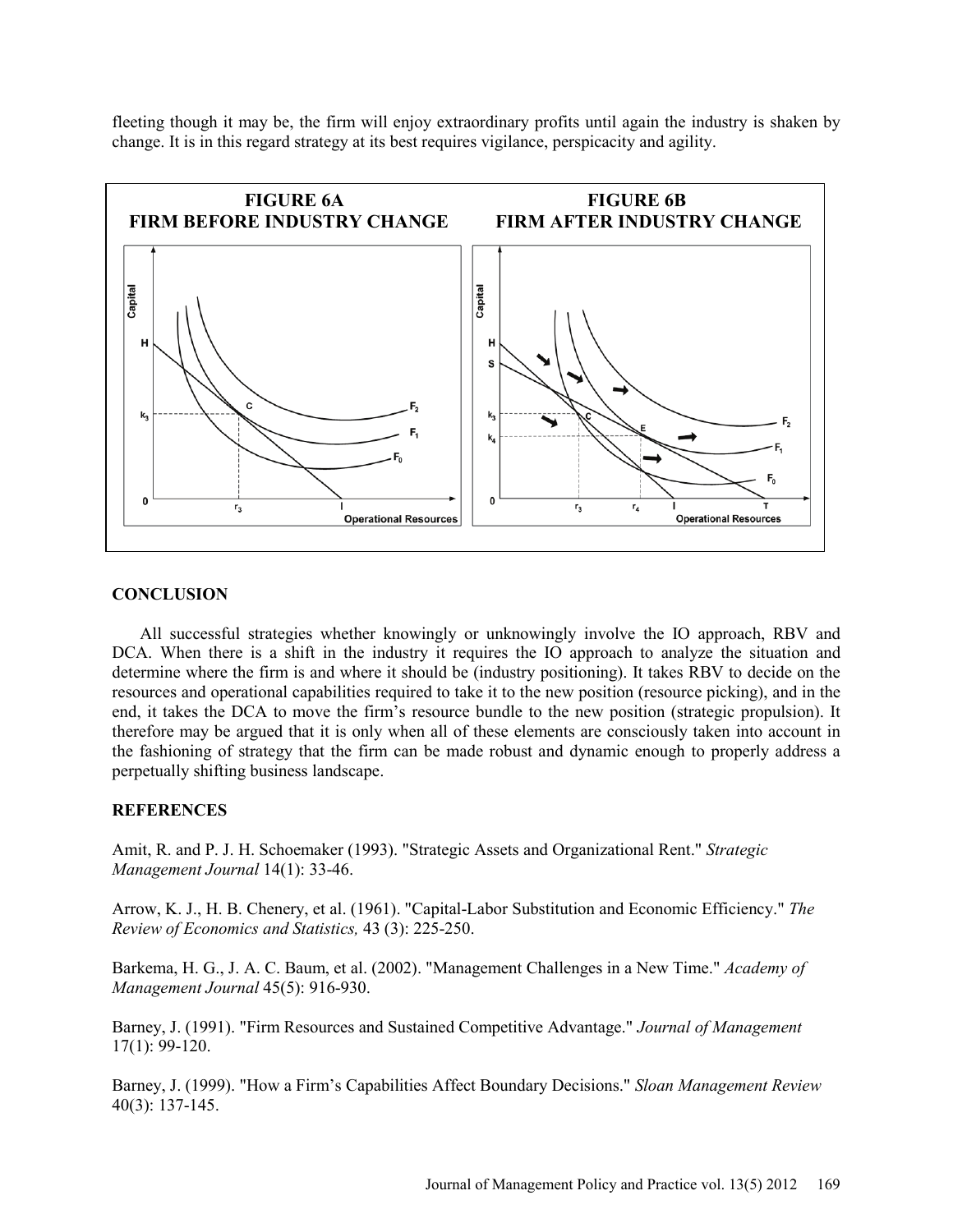Barney, J. (2001). "Resource-based Theories of Compentive Advantage: A Ten Year Retrospective on the Resource-based View." *Journal of Management* 27: 643-650.

Barney, J. and A. Arikan (2001). The Resource-Based View: Origins and Implications. *The Blackwell Handbook of Strategic Management.* M. Hitt and R. E. Freeman, Blackwell Reference Online**:** 124-188.

Beinhocker, E. D. (2007). *The Origins of Wealth,* Harvard Business School Press

Collis, D. J. (1994). "Research Notes: How Valuable are Organizational Capabilities?" *Strategic Management Journal* 15: 143-152.

Collis, D. J. and C. A. Montgomery (1995). "Competing on Resources: Strategy in the 1990's." *Harvard Business Review* July-August: 118-128.

Conner, K. R. (1991). "A Historical Comparison of Resource Based Theories and Five Schools of Thought within Industrial Organization Economics: Do we have a New Theory of the Firm?" *Journal of Management* 17(1): 121-154.

Denrell, J., C. Fang, et al. (2003). "The Economics of Strategic Opportunity." *Strategic Management Journal* 24: 977-990.

Helfat, C. E. and M. A. Peteraf (2003). "The Dynamic Resource-based View: Capability life Cycles." *Strategic Management Journal* 2: 997-1010.

Helfat, C. E. and S. Winter (2011). "Untangling Dynamic and Operational Capabilities: Strategy for the (N)ever-Changing World." *Strategic Management Journal*.

Hoopes, D. G., T. L. Madsen, et al. (2003). "Guest Editors' Introduction to the Special Issue: Why is there a Resource-based View? Towards a Theory of Competitive Heterogenity " *Strategic Management Journal* 24: 889-902.

Lee, G. (2008). "Relevance of Organizational Capabilities and its Dynamics: What to Learn from Entrants' Product Portfolios about the Determinants of Entry Timing." *Strategic Management Journal*  29(12): 1257-1280.

Leonard-Barton, D. (1992). "Core Capabilities and Core Rigidity:." *Strategic Management Journal* 13: 111-125.

Mahoney, J. T. and J. R. Pandian (1992). "The resource-based view within the conversation of strategic management." *Strategic Management Journal* 13: 363-380.

Makadok, R. (2001). "Towards a Synthesis of Resource Based and Dynamic Capabilities View, " *Strategic Management Journal* 22(5): 387-401.

Markides, C. C. (1990). "A Dynamic View of Strategy." *Sloan Management Review* 40(3).

Mintzberg, H. (1987). "The Strategy Concept I: five ps for Strategy." *California Management Review*  30(1): 11-24.